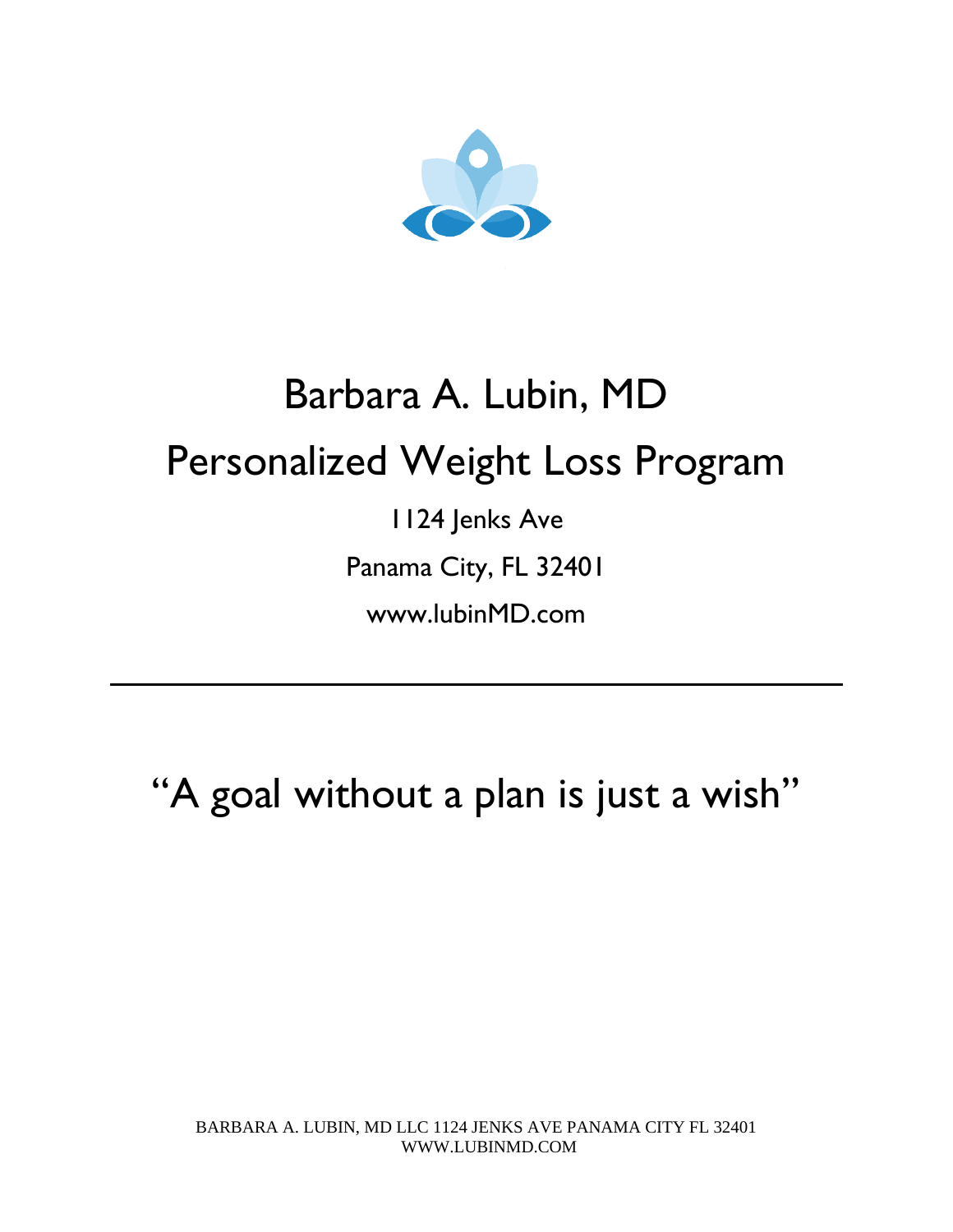# **WELCOME TO OUR WEIGHT LOSS PROGRAM**

Successful, long-term weight control must focus on your overall health, not just on what you eat. Changing your lifestyle is not easy, but adopting healthy habits may help you manage your weight in the long run. We are honored you have chosen us to supervise your weight loss. Our staff is here to support you in your desire to lose weight.

I, and in the understand that it is my responsibility to:

(Please initial)

\_\_\_\_\_\_\_ Notify the practice of any changes to my address and phone numbers

\_\_\_\_\_\_\_ Notify the practice at least 24 hours in advance of appointment cancellations

Practice policies

- All payments are due at the time of the visit
- Payments can be made by CASH, CHECK, VISA/MASTERCARD/DISCOVER
- \$40.00 will be charge for missed appointments that are not cancelled within 24 hours
- \$30.00 fee for all returned checks
- Our weight loss program is CASH PAY PROGRAM and we will not file with your insurance
- We DO NOT fill out paperwork for you to attempt to file the visit to insurance

I understand that that obesity may be a chronic, life-long condition that may require changes in eating habits and permanent changes in behavior to be successful in weight loss.

I have read and understand Barbara A. Lubin, MD LLC policy and agree to be bound by its terms

\_\_\_\_\_\_\_\_\_\_\_\_\_\_\_\_\_\_\_\_\_\_\_\_\_\_\_\_\_\_\_\_\_\_\_\_\_ \_\_\_\_\_\_\_\_\_\_\_\_\_\_\_\_\_\_\_\_\_\_\_\_

Patient Signature Date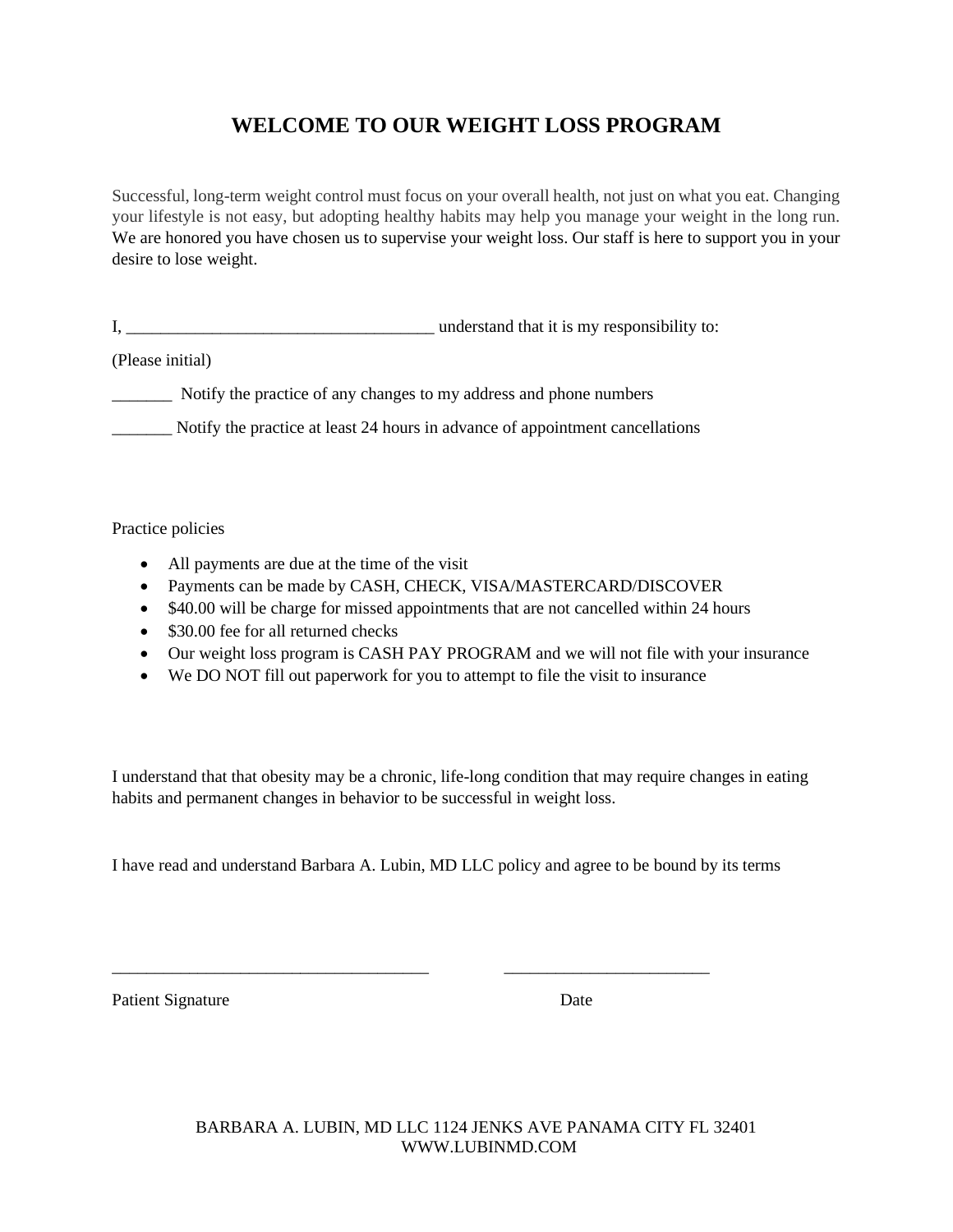## **PATIENT REGISTRATION FORM**

| (Last Name, First Name, Middle Initial)                                              |             |           |
|--------------------------------------------------------------------------------------|-------------|-----------|
|                                                                                      |             |           |
|                                                                                      |             |           |
|                                                                                      |             |           |
|                                                                                      |             |           |
| Marital Status: Single______ Married ______ Divorced _____ Widowed _____ Other _____ |             |           |
|                                                                                      |             |           |
|                                                                                      |             |           |
|                                                                                      |             |           |
|                                                                                      |             |           |
| PHYSICIAN & PHARMACY INFORMATION                                                     |             |           |
|                                                                                      |             |           |
| Are you interested in (please circle one):                                           | Weight Loss | Vita-Shot |
|                                                                                      |             |           |
|                                                                                      |             |           |
| <b>Patient Signature</b>                                                             | Date        |           |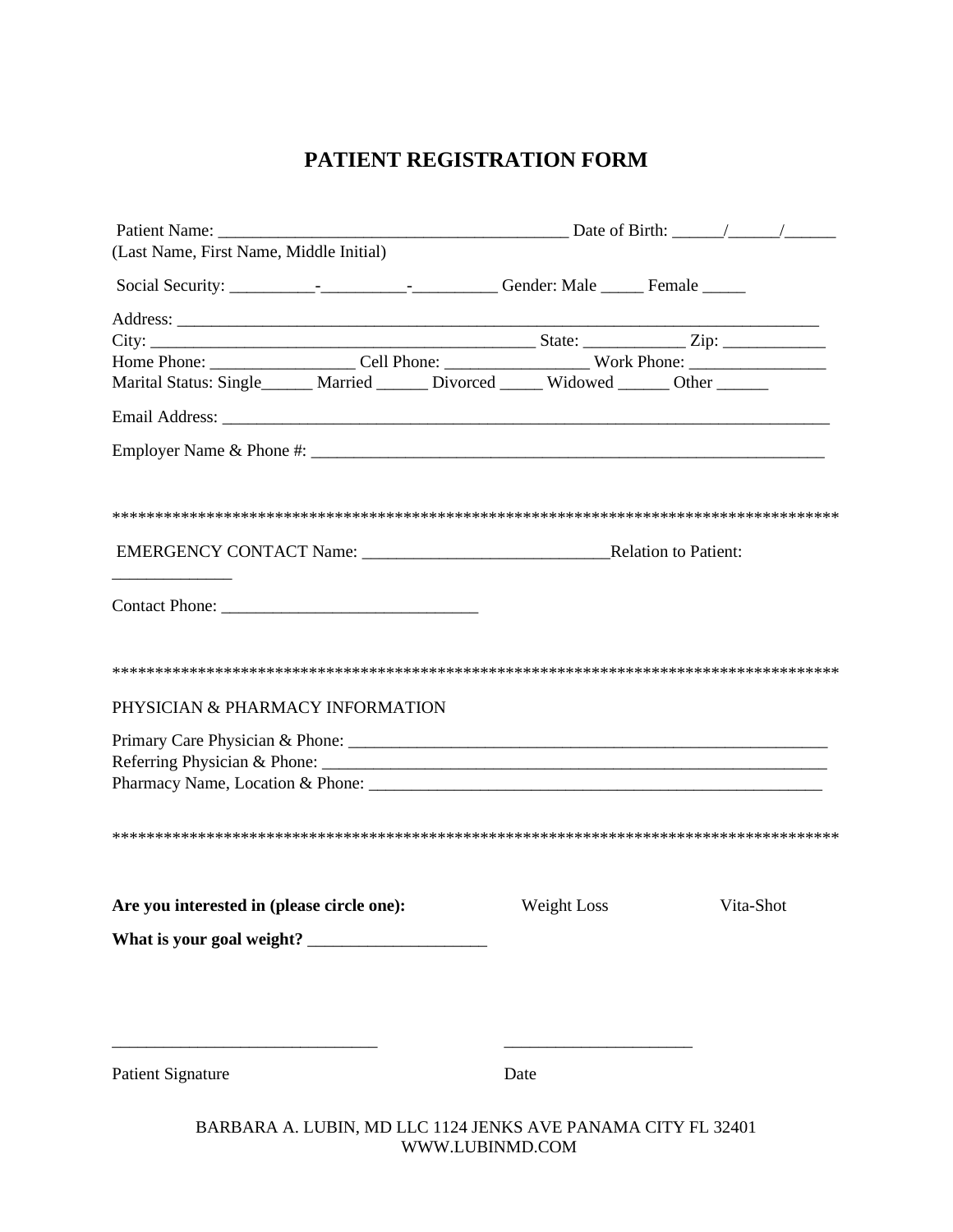#### **PATIENT INTAKE FORM**

|  | <b>N</b> T<br>. | $\sim$<br>- | . |
|--|-----------------|-------------|---|
|--|-----------------|-------------|---|

| Current weight ______________________Current Height ________________Largest weight ________________  |  |  |  |
|------------------------------------------------------------------------------------------------------|--|--|--|
|                                                                                                      |  |  |  |
| Servings of fruits and vegetables a day _______ sodas/sweetened drinks a day in 8 oz servings ______ |  |  |  |
| <b>Typical Breakfast:</b>                                                                            |  |  |  |
| <b>Typical Lunch:</b>                                                                                |  |  |  |
| <b>Typical Supper:</b>                                                                               |  |  |  |

Your current activity level on a typical day: **Very Low:** Watch TV and little movement

**Low:** Walk to mailbox, walk around to shop every other day in large store, work full time at desk job.

**Medium:** Physical job which requires walking more than 50% of the time or exercise for 20 minutes every day by walking/bicycling/dance/swim/other.

**High:** Very physical job or exercise for more than 30 minutes every day which results in elevated heart rate and inability to have easy conversation.

\_\_\_\_\_\_\_\_\_\_\_\_\_\_\_\_\_\_\_\_\_\_\_\_\_\_\_\_\_\_\_\_\_\_\_\_\_\_\_\_\_\_\_\_\_\_\_\_\_\_\_\_\_\_\_\_\_\_\_\_\_\_\_\_\_\_\_\_\_\_\_\_\_\_\_\_\_\_\_\_\_\_\_\_

Current favorite way to fit movement into my life:

#### Current Health problems I have due to my weight:

- Vascular and Heart Disease- Heart Attacks, strokes, TIAs, blood clots
- Arthritis (Degenerative Joint Disease of knee/hip/back)
- Diabetes Mellitus II
- High Blood Pressure
- High Cholesterol
- Obstructive Sleep Apnea- OSA where I wear a breathing device such as C-PAP to help me breath at night
- Other:

#### **Medication for above stated co-morbidities:**

\_\_\_\_\_\_\_\_\_\_\_\_\_\_\_\_\_\_\_\_\_\_\_\_\_\_\_\_\_\_\_\_\_\_\_\_\_\_\_\_\_\_\_\_\_\_\_\_\_\_\_\_\_\_\_\_\_\_\_\_\_\_\_\_\_\_\_\_\_\_\_\_\_\_\_\_\_\_\_\_\_\_\_\_\_ \_\_\_\_\_\_\_\_\_\_\_\_\_\_\_\_\_\_\_\_\_\_\_\_\_\_\_\_\_\_\_\_\_\_\_\_\_\_\_\_\_\_\_\_\_\_\_\_\_\_\_\_\_\_\_\_\_\_\_\_\_\_\_\_\_\_\_\_\_\_\_\_\_\_\_\_\_\_\_\_\_\_\_\_\_ \_\_\_\_\_\_\_\_\_\_\_\_\_\_\_\_\_\_\_\_\_\_\_\_\_\_\_\_\_\_\_\_\_\_\_\_\_\_\_\_\_\_\_\_\_\_\_\_\_\_\_\_\_\_\_\_\_\_\_\_\_\_\_\_\_\_\_\_\_\_\_\_\_\_\_\_\_\_\_\_\_\_\_\_\_ \_\_\_\_\_\_\_\_\_\_\_\_\_\_\_\_\_\_\_\_\_\_\_\_\_\_\_\_\_\_\_\_\_\_\_\_\_\_\_\_\_\_\_\_\_\_\_\_\_\_\_\_\_\_\_\_\_\_\_\_\_\_\_\_\_\_\_\_\_\_\_\_\_\_\_\_\_\_\_\_\_\_\_\_\_